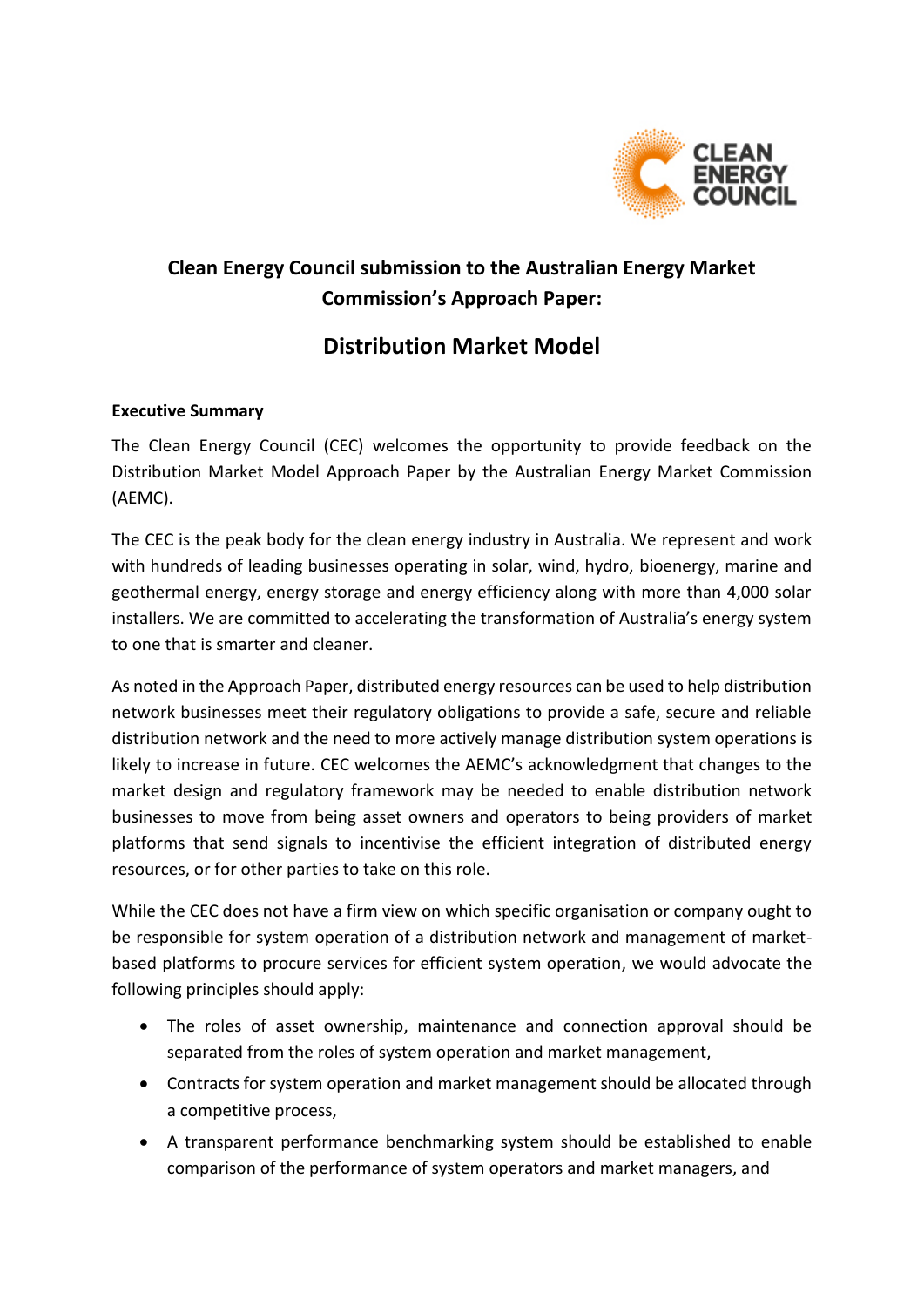Ideally, the framework would apply to stand-alone networks as well as distribution networks that are part of the national interconnected electricity network.

In this submission we provide further detail on these issues and respond to the specific questions raised in the Approach Paper.

We would be very happy to discuss these issues in further detail with the AEMC. We look forward to contributing further to this review.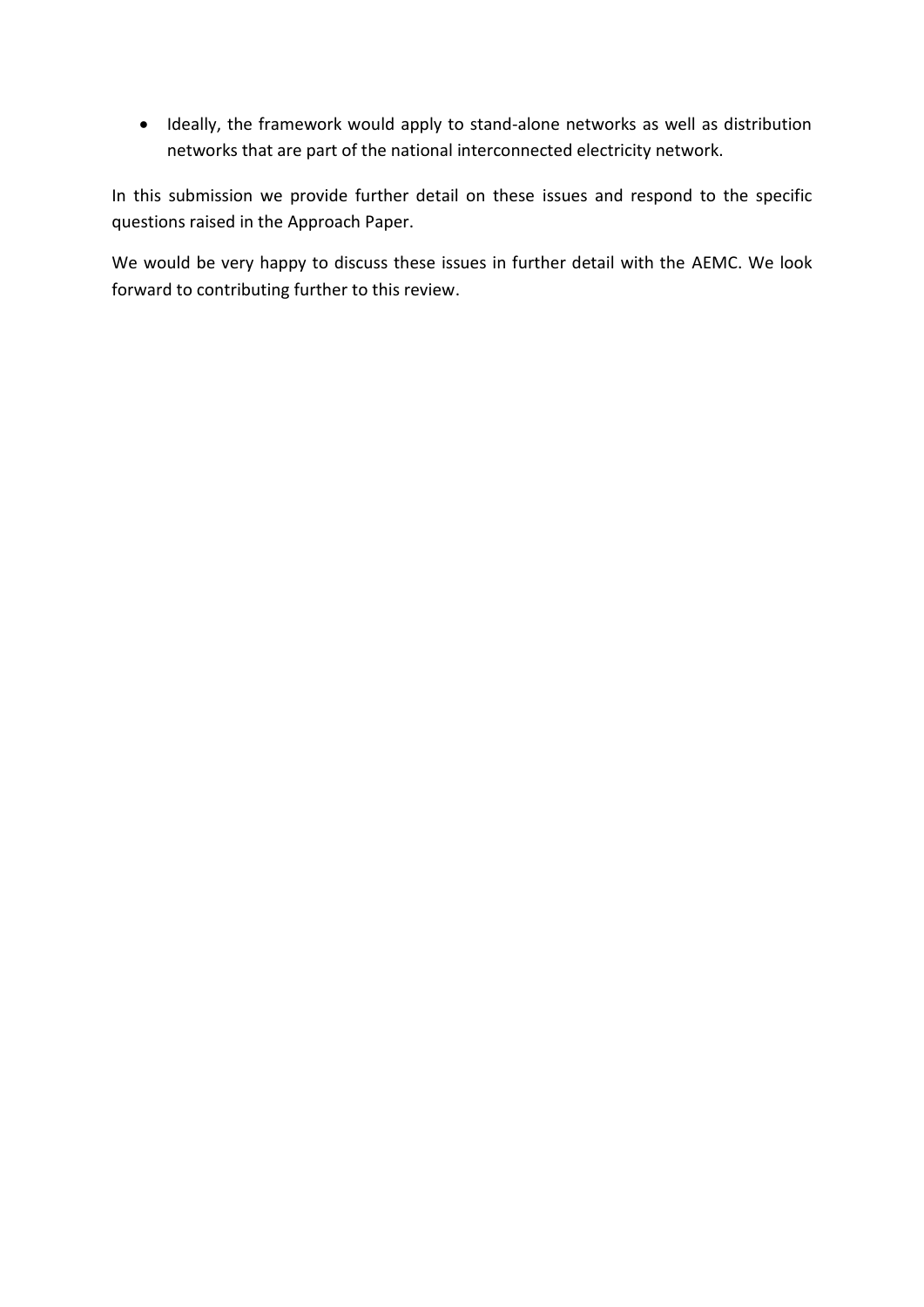#### **QUESTIONS FOR RESPONSE**

#### **1. Do stakeholders agree with these definitions, or have any views on the project scope as a result of these definitions?**

The Approach Paper defines the term 'distributed energy resource' as an integrated system of smart energy equipment (co-located with consumer load) that is able to respond automatically to changes in prices or signals from wholesale markets or elsewhere in the supply chain. This is a reasonable definition for the purposes of the project.

### **2. Do stakeholders support this project scope? Is there anything that has not been flagged for consideration that should be? Is there anything that should be excluded from the project scope?**

The project will examine whether changes to the National Electricity Law (NEL) and National Electricity Rules (NER) will be required to facilitate an increased amount of distributed energy resources and provide appropriate incentives for the ways in which these resources can be used. The project will not consider aspects of the National Energy Customer Framework (NECF) or the design of transmission-based markets.

CEC supports the review, and would prefer its scope to be broader than currently proposed. We would prefer the scope to be broadened to include the following:

- Stand-alone grids that are not connected to the national interconnected electricity market– even if they are not governed by all of the aspects of the NEL and NER that currently apply to distribution businesses.
- Storage on the grid.
- Issues affecting transmission, such as the potential to introduce more competition into the role of coordination of transmission systems and the process to allocate responsibility for that role.
- Combinations of 'smart' and 'passive' elements (e.g. connected AC, smart EV charging but passive solar inverter). In combination this can produce an overall interaction with the grid that is intelligent and controlled.

#### **3. Are there any other elements of a DNSP's role or current responsibilities that should be considered?**

The Approach Paper describes the role of a distribution business as "to convey, and control the conveyance of, electricity from transmission networks or embedded generators to enduse customers. They perform a number of functions to fulfil this role, including network planning, development, ownership and operation, although it is not necessary for a single entity to perform all of these functions". In addition, distribution businesses could also play a role in enabling peer-to-peer energy trading between customers, such as by designing appropriate tariffs for access to the network that enable more efficient utilisation of the grid.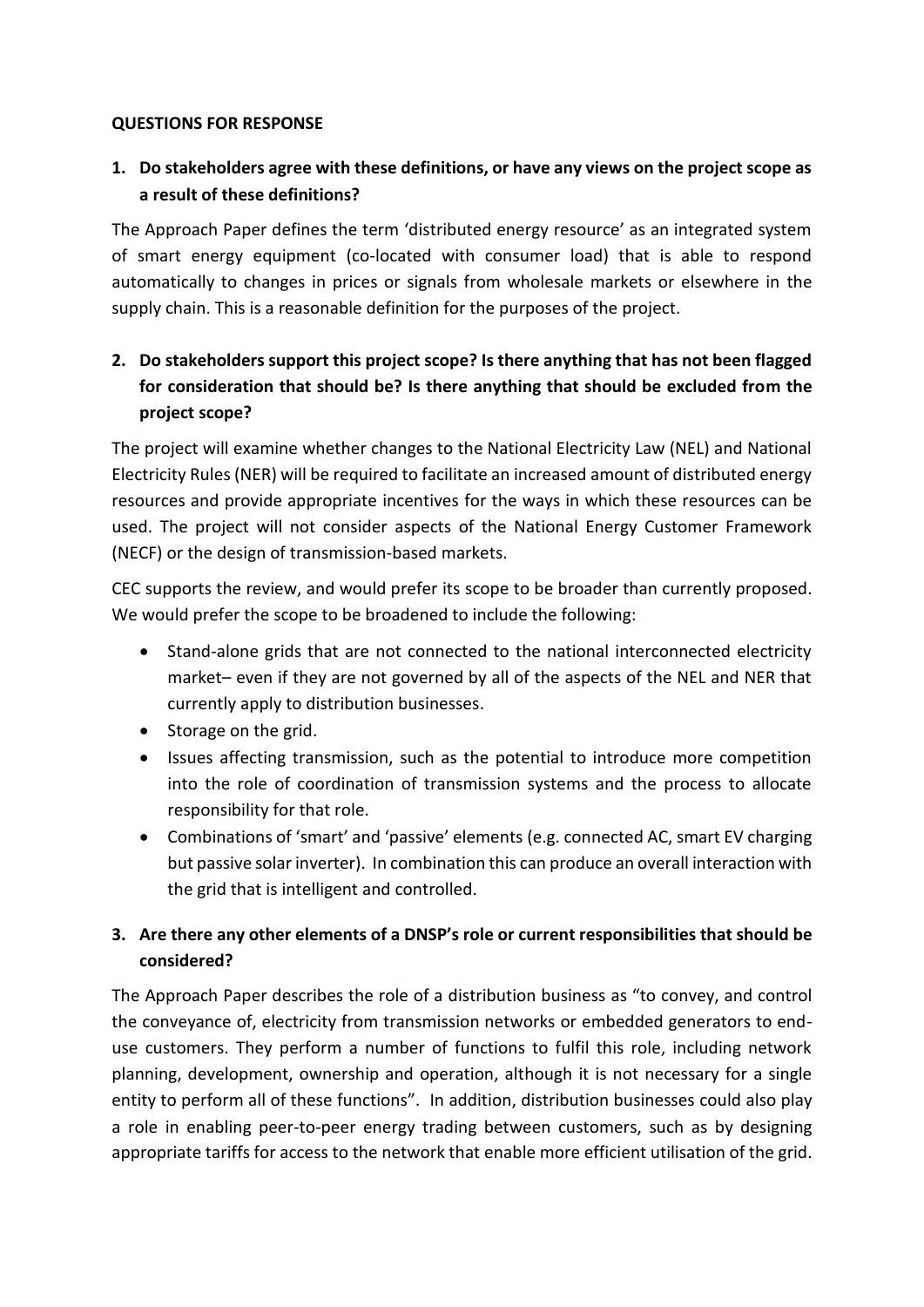#### **4. Are there any aspects of the regulatory framework that are not set out in sections 2.3 or 2.4 but which should be considered through this project?**

In addition to the aspects of the regulatory framework set out in sections 2.3 and 2.4, the framework for regulation of stand-alone power systems might also be relevant to this project. We understand that consumer protection aspects of stand-alone power systems are outside of the scope of this project. However, the potential role for distribution businesses in system operation of stand-alone power systems could be considered as part of this project.

### **5. Should the coordination of distribution systems with distributed energy resources be centralised under the direct control of one body? Or should it be devolved and performed in a tiered manner?**

Network operation and management of market-based platforms to procure services to meet the required operating parameters efficiently would appear to be a natural monopoly service. To that extent, it seems logical to centralise the coordination of markets for grid services under the direct control of one body, for a given network. However, this in no way implies that coordination of all networks should be centralised under one body.

System coordination services could be offered by a number of organisations and companies that could compete for contracts to be monopoly service providers. Contracts for provision of system coordination services should be allocated on a competitive basis. There should be a system of benchmarking to enable comparison of the performance of system operators.

In principle, there is no reason to assume that the Australian Energy Market Operator (AEMO) should be a monopoly provider of coordination services for distribution networks or standalone grids.

While distribution businesses could act as system operator and manager of market-based platforms to procure services for the efficient operation of systems they own and maintain this may present some competition concerns. Separation of the roles of asset ownership and maintenance from system operation and market management could help to address certain anti-competitive aspects of the electricity distribution industry, such as the potential to misuse the power to grant, refuse or apply conditions to grid connection approval. This is especially the case if the conditions of grid approval relate to provision of services to the network.

An alternative model would allow distribution businesses to operate systems and manage markets in networks they do not own and maintain.

Companies that do not own and maintain any network assets could also offer services in system operation and energy market management. We agree with the AEMC's observation that there may be competition concerns "if DNSPs are able to provide both core, monopoly network services and services that can be provided efficiently on a contestable basis". Separating the ownership and maintenance of physical assets from the role of system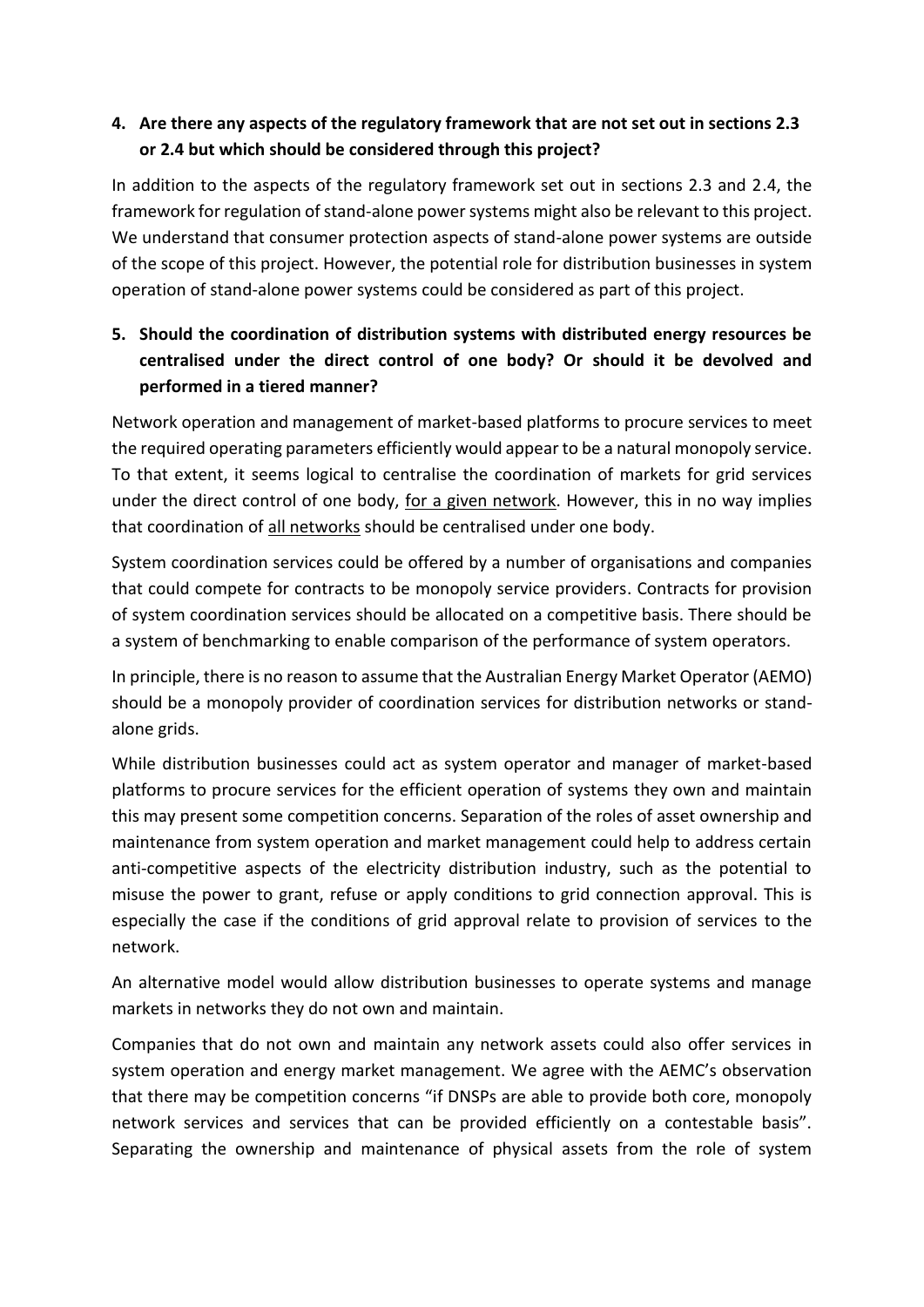operation and market management would allow distribution businesses and other companies to specialise and compete in ways that address competition concerns.

#### **6. Do stakeholders agree with the Commission's framework and these principles of good market design? Is there anything the Commission has missed, or is unnecessary?**

The Commission's framework and principles of good market design appear are an appropriate basis for the market design aspect of the project.

The principle of promoting competition where feasible should be applied to the regulatory framework for system operation and management of market-based platforms to procure services for efficient system operation. Although this might be a natural monopoly service within a network there is no reason to assume that all networks should be coordinated by AEMO or another monopoly provider. Nor is there a reason to assume that system operation and management of market-based platforms should be undertaken by the company that owns and maintains the assets. In fact, competition principles would suggest that it would be desirable to separate the role of ownership and maintenance from the role of system operation and market management.

#### **7. Are there any other issues the Commission should have regard to in considering possible market design options?**

Yes.

It would be helpful for the AEMC to articulate as a matter of policy the principle that providers of grid services should be rewarded for the services they provide.

The importance of grid support services market will increase in future. Within a network, the system operator will likely be the only buyer. Distribution businesses could also be providers of some grid services (within the limitations of the AER Ring Fencing Guidelines). There are clearly risks to competition in a monopsony market and particularly where the sole purchaser can also be a supplier. Companies responsible for system operation and market management should be ring-fenced from the business of providing the services they procure.

The AEMC discussion paper on the regulatory implications of energy storage recommended that the technical requirements that apply to storage behind a customer's meter should be investigated to assess their appropriateness. It suggested that reviews should in future consider:

- the different requirements being applied to behind-the-meter storage by distributors,
- whether the technical requirements, including AS 4777, give network businesses too much control over what is connected to their networks, both in terms of:
	- (i) specification of the equipment and technical performance; and
	- (ii) remote control.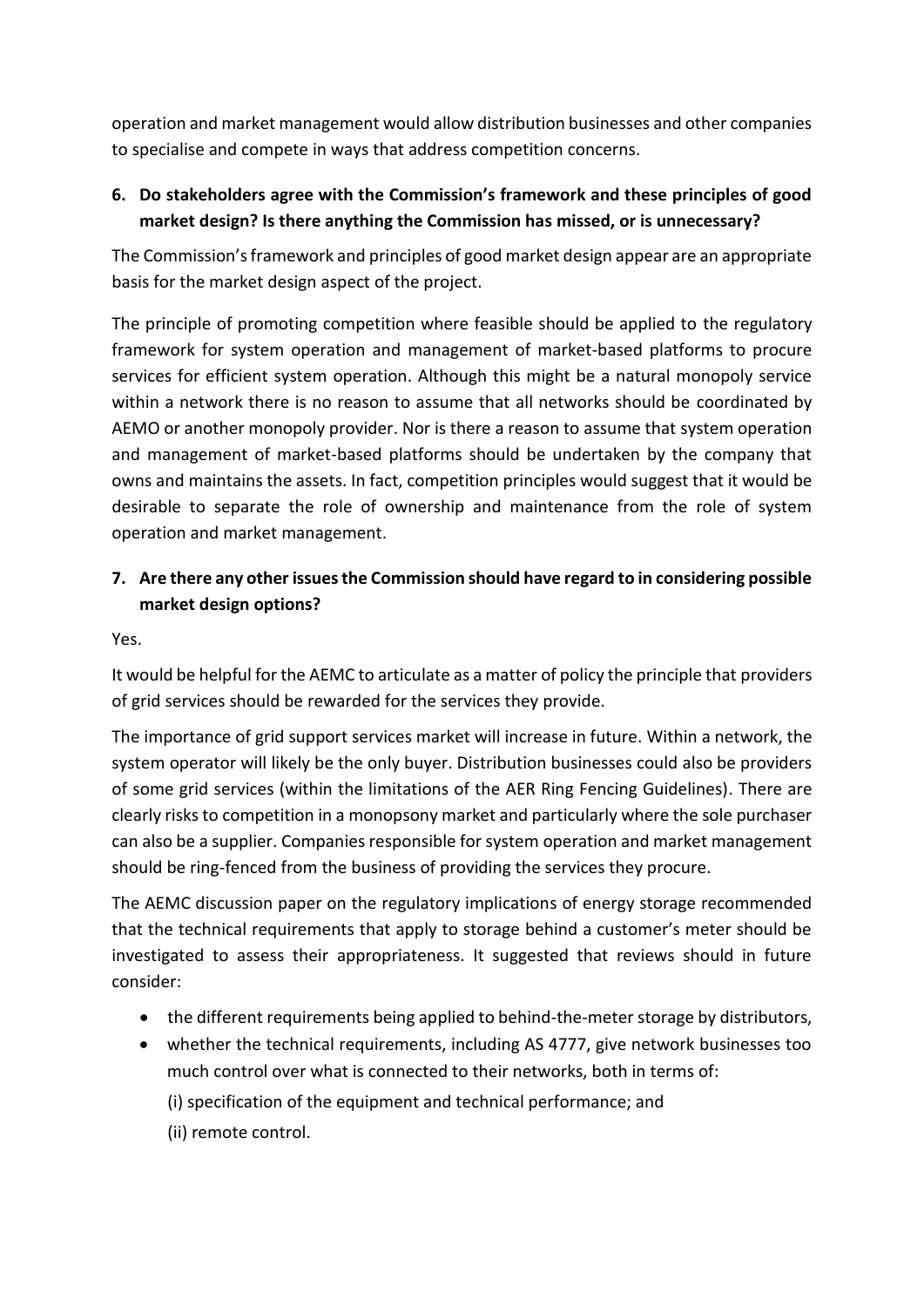These issues should be revisited in the context of a new framework that could potentially separate the role of asset ownership and maintenance from the role of system operation and market management. There are also a number of practical issues that would need to be considered in the context of developing the proposed new framework, including the following questions:

- Would the proposal lead to duplication of administrative costs and, if so, how significant would the additional costs be?
- Who would be accountable if the decisions of the company responsible for ownership, maintenance and grid connection approval have an adverse impact on the ability of the company responsible for system operation and market management to meet performance standards?
- What are the projected economic costs and benefits of the proposal and would the economic benefits exceed the costs?

#### **8. Do stakeholders agree with the Commission's assessment of the technical impacts of distributed energy resources set out above in sections 4.1 to 4.8?**

No.

The assessment of the technical impacts of distributed energy resources is outdated and appears to be based on the inverter capabilities required by the 2005 version of the AS4777 inverter standard. For example, the Approach Paper states that, "distributed energy resources do not currently provide voltage or reactive power support, which can lead to voltage instability". This is both incorrect and is inconsistent with the definition of 'stability' which is the short term transient ability for the system to recover from an event or disruption. The voltage issues described in the paper relate to *management of voltage levels* within the pre-defined standard limits as load and generation change over time, this is not the *stability* of the voltage.

Since 9 October 2016 all inverters have been required to meet the 2015 version of the inverter standard, known as *AS4777.2:2015 Grid connection of energy systems via inverters – Inverter requirements*. The updated inverter standard includes requirements such as reactive power capability, new voltage and frequency set-points and limits to be compatible with requirements of network businesses. The updated standards also require inverters to have Demand Response Mode (DRM) capabilities, which allow a remote operator to alter the inverter system to operate in a certain way, such as disconnecting from the grid, preventing generation of power or increasing power generation. This means that distributed energy resources utilising smart inverters have the capability to provide services to the network. If distributed energy resources with AS4777.2:2015-compliant inverters are not supplying reactive power or other grid services it is not due to lack of capability. Rather, it is due to the absence of markets or other incentives for provision of grid services. Already some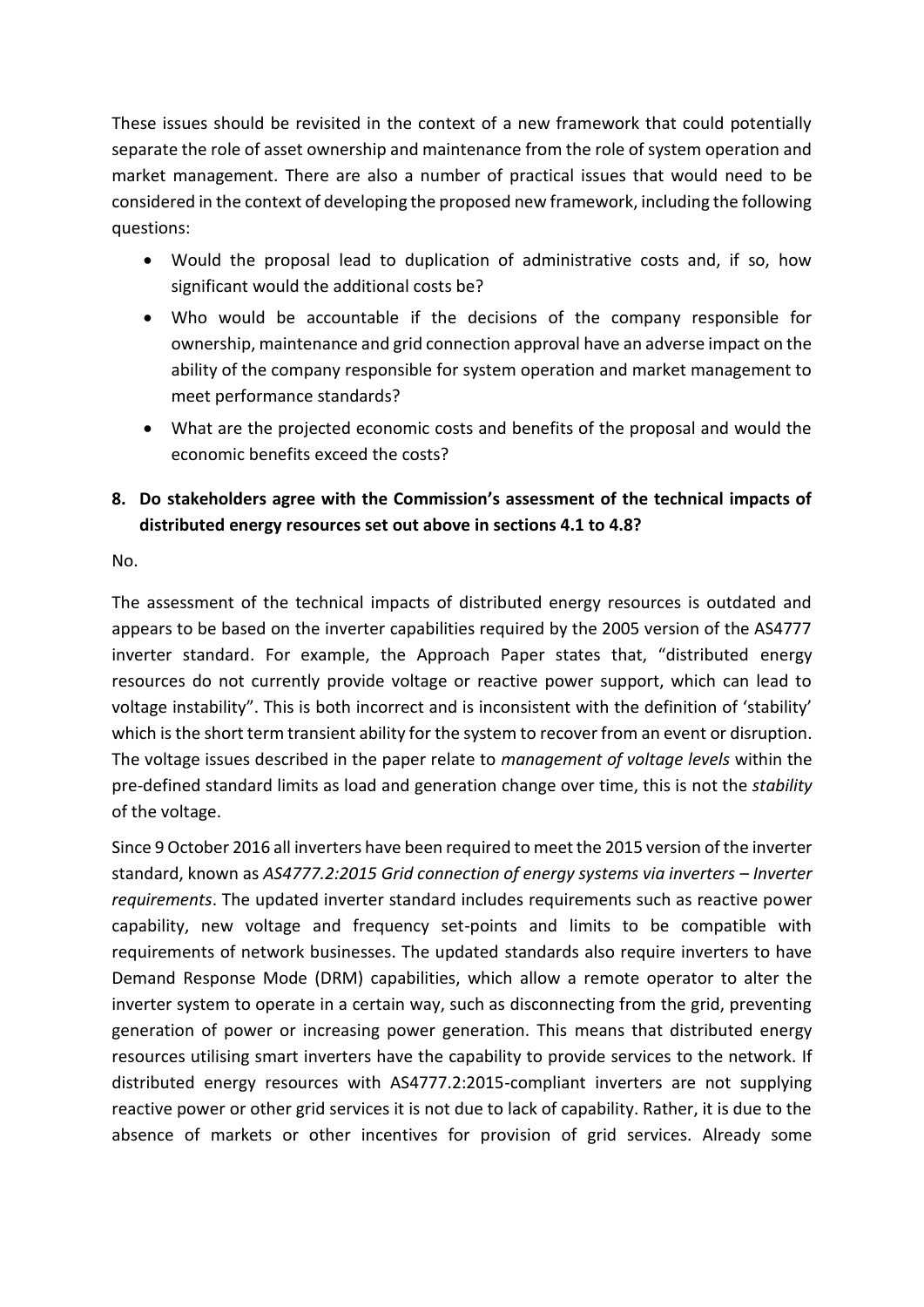distribution businesses are mandating grid services (such as provision of reactive power) as a condition for connection to the distribution network.

The Approach Paper also refers to safety issues that could result from islanding prior to a reclosing event, even though for many years anti-islanding has been a requirement for all local embedded generation and inverters installed in Australia which would disconnect any generation source immediately upon loss of mains and prior to reclosing occurring. The reclosing would thus occur in the absence of generation running, overcoming the issues noted in the paper.

These issues were also considered by the Essential Services Commission of Victoria in its draft report on the network value of distributed generation, which is available at: [http://www.esc.vic.gov.au/document/energy/36400-distributed-generation-inquiry-draft](http://www.esc.vic.gov.au/document/energy/36400-distributed-generation-inquiry-draft-report-network-value/)[report-network-value/](http://www.esc.vic.gov.au/document/energy/36400-distributed-generation-inquiry-draft-report-network-value/)

### **9. Do stakeholders agree with the Commission's preliminary assessment of these opportunities and possible solutions to address the technical impacts of distributed energy resources?**

The Commission's interpretation that markets that manage local supply and demand would resolve the technical issues at hand may not be accurate. It may be best to look at these matters individually. For example, local supply-demand balance can manage voltage levels locally and power flows exceeding thermal limits but may not assist with power factor correction. Further, the management of harmonics and flicker (defined as power quality issues) can be dealt with through filtering with smart inverters and batteries, irrespective of the supply-demand balance. It is worth considering these aspects individually:

- 1) Supply-demand balance to manage voltage levels and operation within thermal constraints. This could be managed through markets that facilitate local network pricing or local peer to peer energy trading (for example).
- 2) Power factor correction and Power quality rectification (e.g. harmonics or flicker) can be managed through new market signals that place a value on these characteristics. Smart inverters and storage systems can easily be adapted to provide these services should such signals exist.
- 3) Services to the broader power system such as responding to rates of change of frequency (inertia) or the Frequency Control Ancillary Services Markets would require aggregation in the distribution network and on-selling to these new or existing markets.

Smart inverters with the capabilities required by the 2015 version of AS4777 enable distributed energy resources to provide grid support services. What is needed now is a regulatory framework that makes explicit what capabilities can be demanded by distribution businesses as a condition of grid connection and which services should be paid for through a grid services market.